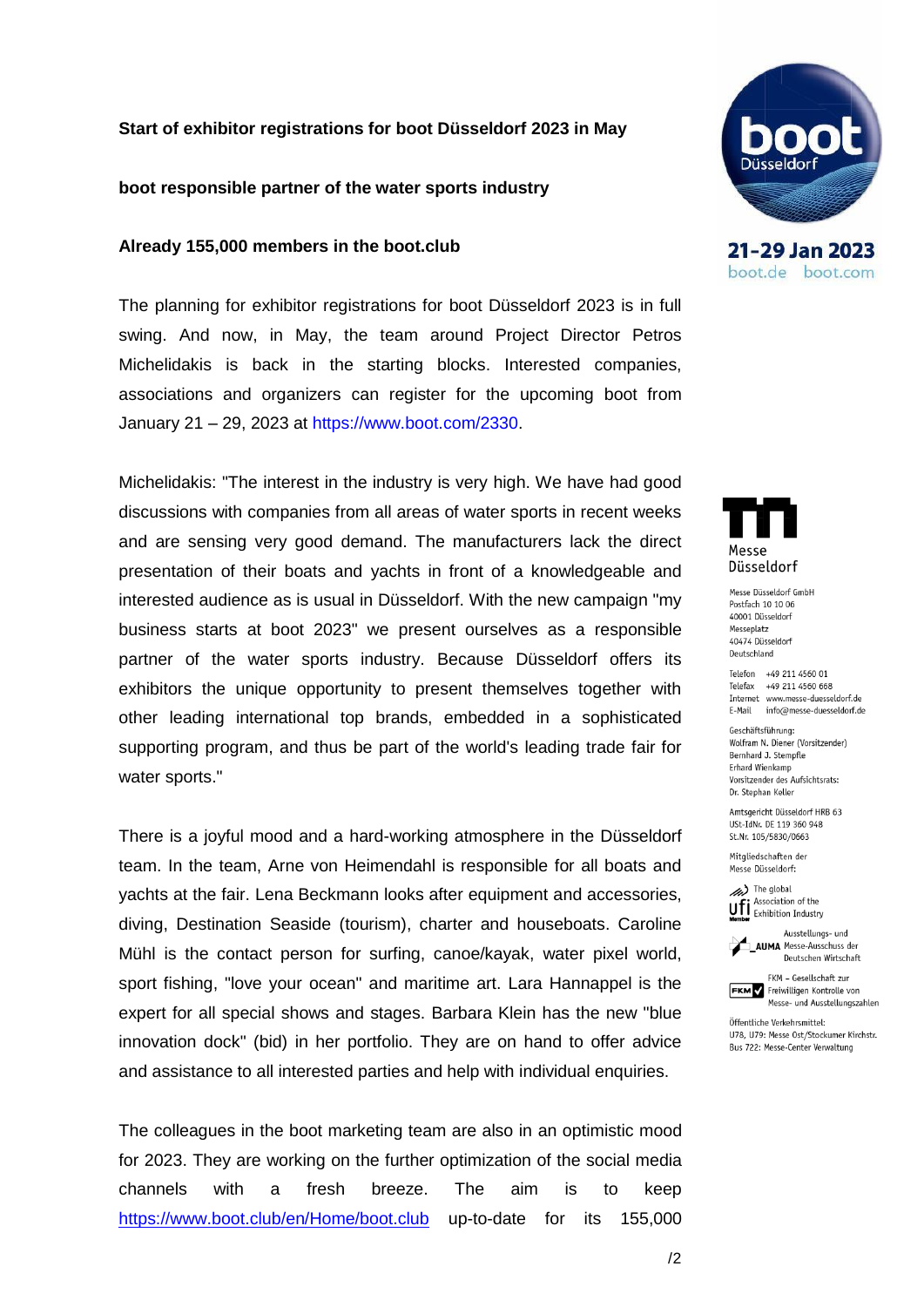members and to feed it with the latest trends and information on water sports.

boot Düsseldorf also has its finger on the pulse of its fans in the various social media channels from linkedin to facebook and instagram with the latest contributions from the industry and stories about exciting moments in sailing, boating, diving or surfing. The monthly podcast on [www.boot.com](http://www.boot.com/) also attracts visitors with entertaining talks with industry insiders on current topics and innovations.

"With these digital offers for our exhibitors and visitors, we are in the conversation and in the focus of the industry 365 days a year and can continuously increase the anticipation there for the event in Düsseldorf. The highlight of the year is, of course, the period from January  $21 - 29$ , 2023 in our exhibition halls", says Petros Michelidakis and adds "we know that the preparation will not be easy in the current, difficult environment. That's why it's so important for us to work in partnership with our international customers and to target new prospects. That is why I am calling on companies: Please register now. The earlier you reserve your stand, the more choices you have in size and design."

May 19 2022

# **Home port for international water sports**

## **boot Düsseldorf will once again anchor on the Rhine from January 21 – 29, 2023.**

boot Düsseldorf has been the home port and motor for international water sports for 53 years. It offers boating in all its facets from January 21 – 29, 2023 and has the top brands on board. Both sailors and motor boaters will find a comprehensive range of boats here, from entry-level boats and dinghies to luxury yachts. Diving, surfing, paddling and fishing are also in the spotlight at boot. With the innovative and technically sophisticated products of the exhibitors, boot is the international innovation platform for its sector and, apart from the pandemic-related break, the starting signal for the new water sports season every year in January. With its comprehensive range of tourism products in the destination seaside for holidays and sports on, by and in the water, it attracts all people who want to spend their leisure time by the sea, rivers and lakes. Attractive stage programs with interesting interview partners from the industry, the latest trend sports offer and a top-class mix of workshops and meetings for both leisure sports enthusiasts and experts make the fair unique worldwide. boot Düsseldorf is once again in 2023 the first address for both the water sports enthusiast family and international experts.



21-29 Jan 2023 boot.de boot.com